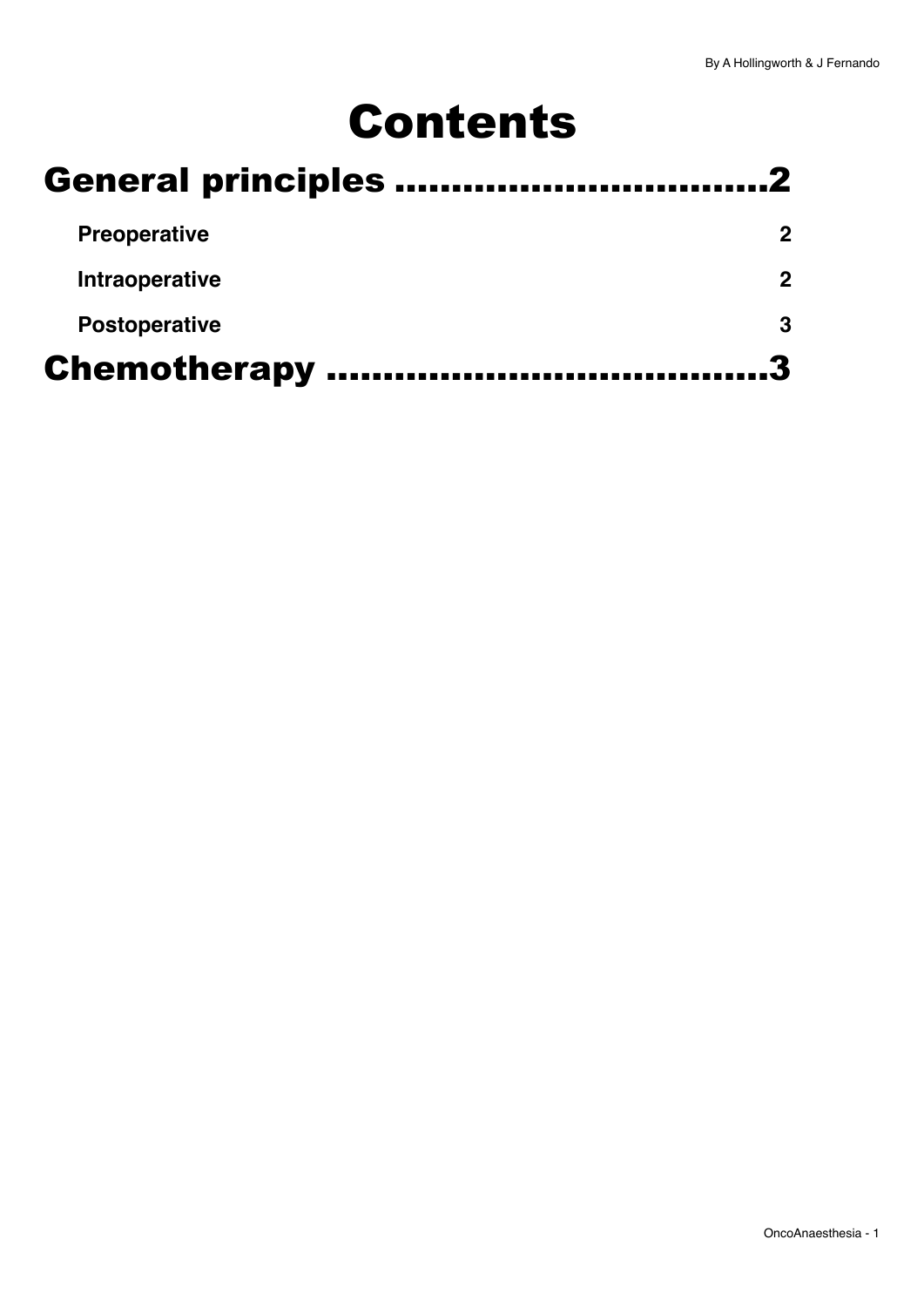# <span id="page-1-0"></span>General principles

## <span id="page-1-1"></span>**Preoperative**

= increasing cause of mortality and morbidity

## **CLINICALLY**

- assess in terms of physical state
- think about nutrition (either IV or enteral)
- GENERAL: cachexia, weight loss, immunosuppression, weakness
- LOCAL: SVC Obstruction, spinal cord compression,

- CVS: arrhythmias, radiation induced myocardial dysfunction, CCF, anthracycline induced cardiomyopathy, PVD, pericardial disease

- RESP: pulmonary dysfunction
- GU: renal failure (pre, intra and post)
- HAEM: neutropenia, immuosuppression, hospital acquired infections, anaemia, pancytopaenia, VTE
- GI: severe N+V (multifactorial), acute abdomen, fistulae, bleeding
- METABOLIC/endocrine: hypercalcaemia, hyponatraemia (SIADH), tumour lysis syndrome, DM, diabetes insipidus,
- hypopituitism, thyroid disorders, adrenal function
- CNS: pain, psychological distress and depression

## **INVESTIGATIONS**

- fix electrolytes
- post chemo echo if agents cardiotoxic
- standard otherwise

## **MANAGEMENT**

- 1. Surgery
- 2. Chemo (see next)

3. Radiation (quantify damage to normal tissues, neurological damage, lung fibrosis, radiation nephropathy, pericarditis and effusion, liver acute enlargement -> cirrhosis)

- IVF for dehydration
- replenish blood volume

## <span id="page-1-2"></span>Intraoperative

- no N2O -> increased synergy between chemotherapeutics and N2O (unpredictable)

- TIVA:
	- ‣ propofol safe and good anti-emetic
	- ‣ in vitro evidence volatile suppresses immune system
- opioid sparing anaesthetic:
	- ‣ multimodal esp NSAIDs
	- ‣ regional anaesthesia low grade evidence. Also benefit of avoiding SNS drive
- NSAIDs can reverse pro-oncogenic effects of opioids
- routine monitoring
- avoid ↑BSL
- hypothermia cares
- may require advanced airway securement (AFOI or awake tracheostomy)
- blood product transfusion only as indicated
- all IV hypnotics are safe and may provide some benefit interms of immunomodulation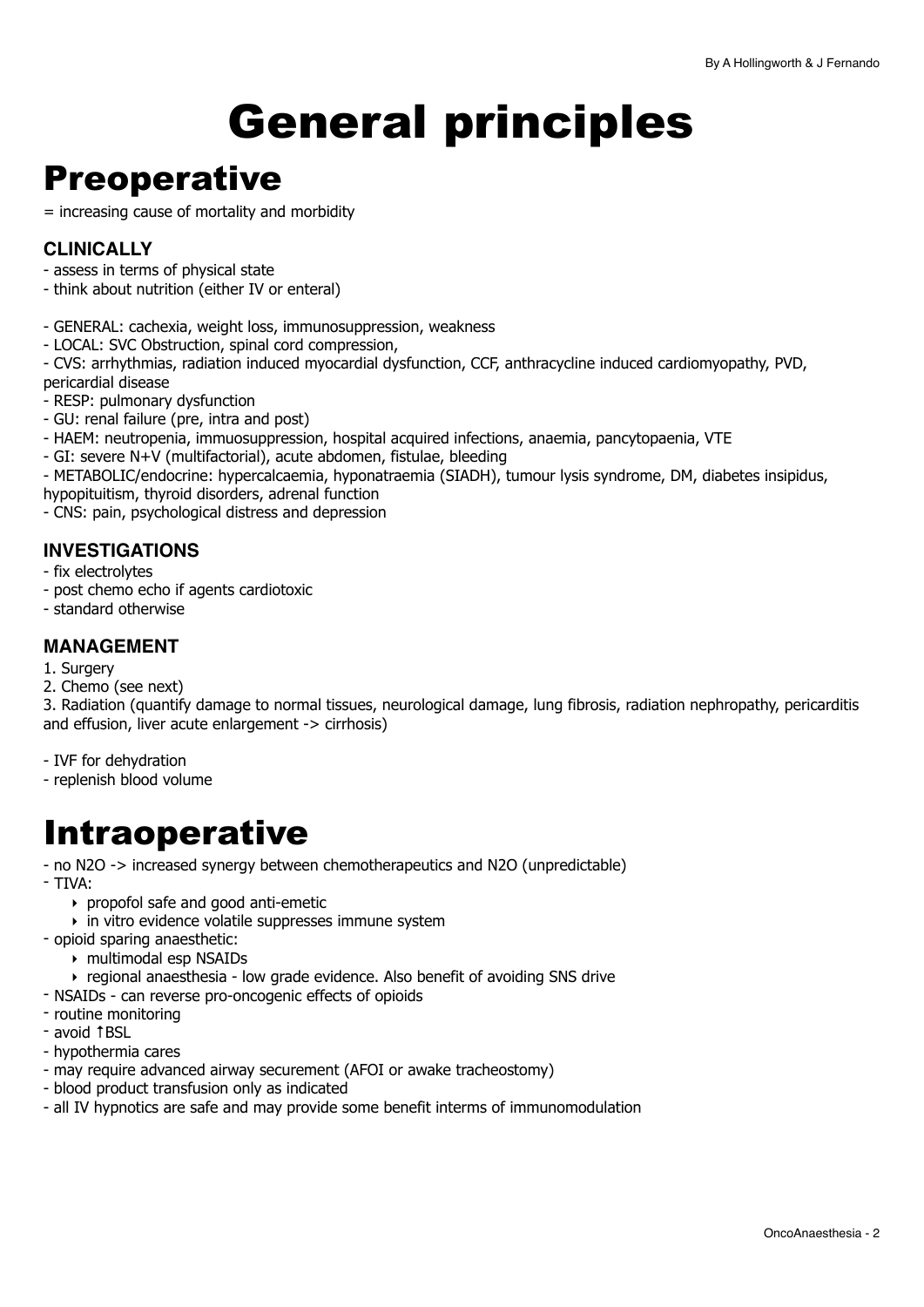## <span id="page-2-0"></span>Postoperative

- re-establish feeding early -> decreases complications
- adjust opioids to take into account of normal doses

# <span id="page-2-1"></span>Chemotherapy

## **Priorities**

- 1. Assessment of disease process
- 2. Assessment of treatment

## Common side effects **GENERAL**

- nausea
- alopecia
- myelosuppression
- fatigue
- mucositis

## **SYSTEM BASED**

RESP: pulmonary fibrosis CVS: cardiomyopathy GU: renal impairment NEURO: peripheral neuropathy

## Side effect management

- ondansetron
- dexamethasone

## Chemotheraputics

- 1. Anthracyclines
- 2. Alkylating agents
- 3. Antibodies
- 4. Antimetabolites
- 5. Tumour antibiotics
- 6. Topoisomerase inhibitors
- 7. Tyrosine kinase inhibitors
- 8. Mitotic inhibitors
- 9. Mitotic stabilizers
- 10. Hormone agents

## **ANTHRACYCLINES (ie. doxorubicin, danorubicin)**

- mechanism = DNA cleavage and intercalation with double strained DNA
- cardiomyopathy

- even in patients with normal heart function post chemo -> they are more susceptible to the myocardial depressant effects of anaesthetics

- risk factors of development of cardiomyopathy: very old, very young, mediastinal radiation, pre-existing heart disease, concurrent cyclophosphamide or mitomycin use.

## **ALKYLATING AGENTS (ie. cyclophosphamide, cisplatin)**

- mechanism = alkylate DNA and interfere with mitosis
- may produce tumour lysis syndrome